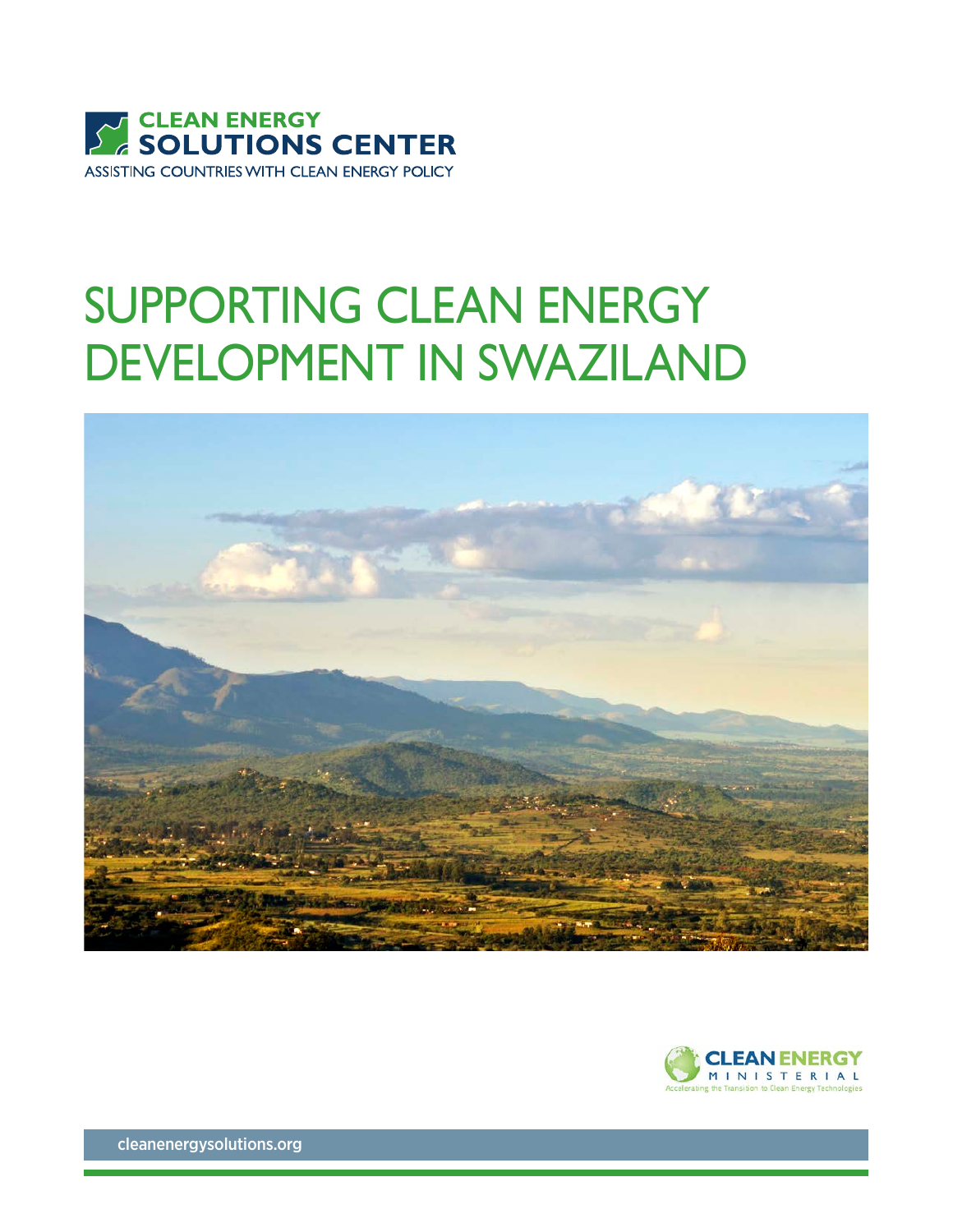Swaziland, a country largely dependent on regional fossil fuel imports to meet power needs, is vulnerable to supply changes and price shocks. To address this challenge, the country's National Energy Policy and Implementation Strategy prioritizes actions to enhance energy independence through scaling up renewable energy and energy efficiency. With approximately 70% of the country lacking electricity, Swaziland is also strongly committed to expanding energy access to support key economic and social development goals. Within this context, energy security and energy access are two foundational objectives for clean energy development in Swaziland.



Manzini, Swaziland is the proposed location for the 100-MW solar project. *Photo from Tonny Nooyens* 

In 2014, the Swaziland Energy Regulatory Authority (SERA) partnered with the Clean Energy Solutions Center via its Ask an Expert service to review a license application for a 100-megawatt (MW) solar photovoltaic (PV) independent power plant to be located on a farm site south of Manzini and interconnected with the national grid. The license application represented the first of its kind for Swaziland, and it provided a new experience for SERA in reviewing the application. Given the size of the proposed project, assessment of impacts on electricity system reliability and costs would play a critical role in application review.

|                                         | <b>SWAZILAND COUNTRY PROFILE</b>                                                  |
|-----------------------------------------|-----------------------------------------------------------------------------------|
| <b>Total area</b>                       | $17,364$ km <sup>2</sup>                                                          |
| <b>Population density</b>               | $68.2$ /km <sup>2</sup>                                                           |
| Energy supply                           | 66% biomass, 23% petroleum products, 8% coal, 3% hydro                            |
| <b>Electrification rate</b>             | 27%                                                                               |
| <b>Installed</b><br>generation capacity | 150 MW (90 MW of thermal power and<br>60 MW of hydropower)                        |
| <b>Electricity imports</b>              | 80% of electricity imported from South Africa and<br>10% imported from Mozambique |

*Source: http://www.sera.org.sz/index.php?option=com\_content&view=article&id=7&Itemid=30*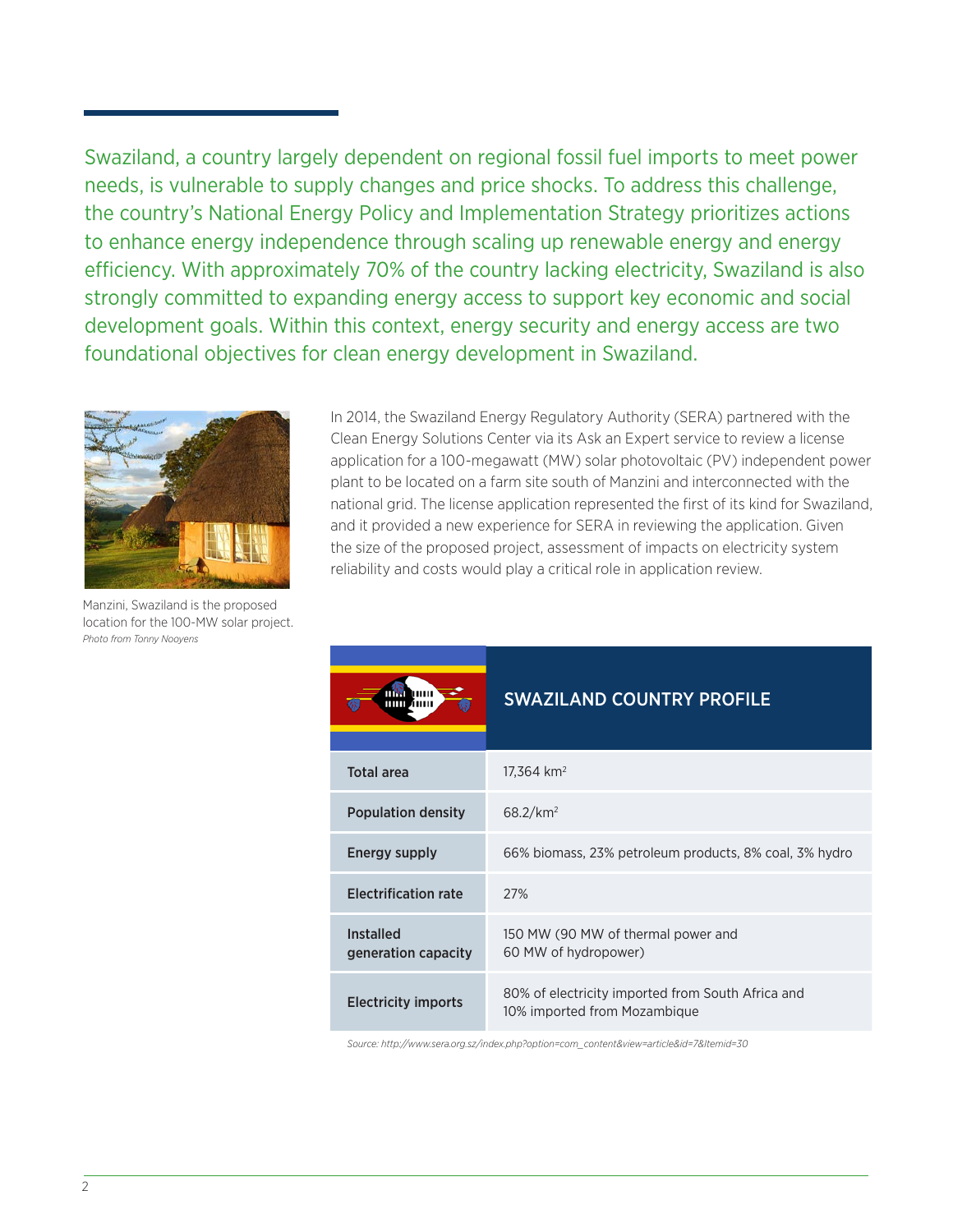## Recommended Solutions

The Solutions Center partnered with SERA to support critical analysis of the solar project application. Through review of key regulatory considerations, the analysis identified significant risks in relation to the size of the proposed project and overall system reliability, as well as potential implications for Swaziland ratepayers that would need to be adequately addressed in the context of project development and licensing. To address these challenges, experts from the Solutions Center's service proposed the following recommendations:

- Develop a streamlined, rigorous and transparent approach for licensing utilityscale independent electricity generation. A strong framework and process that identifies key steps and actors to efficiently support each stage of the utilityscale renewable energy licensing process can support renewable energy project development in Swaziland. In particular, clearly articulating project and analytical requirements (e.g., interconnection impact studies) and potential opportunities for application improvements and revisions can support project developers in submitting robust applications. In addition, the process can incorporate a multi-tiered approach to allow for a less detailed and faster review of project applications that will not significantly impact the electricity system overall. Finally and importantly, the Swaziland Electricity Company utility can provide critical inputs to the project development and application process by supporting robust system impact analyses for proposed interconnected projects and providing system reliability certifications to be included in application packages. Given the size of Swaziland's current electricity system, accommodating the addition of 100 MW could have serious implications for overall power reliability and service quality. Thus, reliability analysis and certification are key components in supporting further integration of power generation sources.
- Develop clear plans and guidance regarding payment for system upgrades and utility-scale interconnection. Developing a consistent approach and rules to cover costs associated with potential transmission extension and system impacts can enable further clean energy development in Swaziland. For instance, it is important to consider how system upgrades, major line extension and incremental system integration costs will be allocated across project developers, utilities and governments. To support consistency across projects, a high-level cost allocation approach can be established and then further defined, based on project specifics, before generation licenses are provided.

• Establish a high-level renewable energy framework, including a transparent and competitive tendering approach for utility-scale clean energy projects.

At the highest level, development and implementation of a legal and planning framework as well as key objectives for utility-scale renewable energy development can provide a strong foundation for ongoing project development. Within this framework, robust, open and transparent utility-scale tendering processes could support least-cost clean energy generation that is aligned with broader objectives.

Swaziland